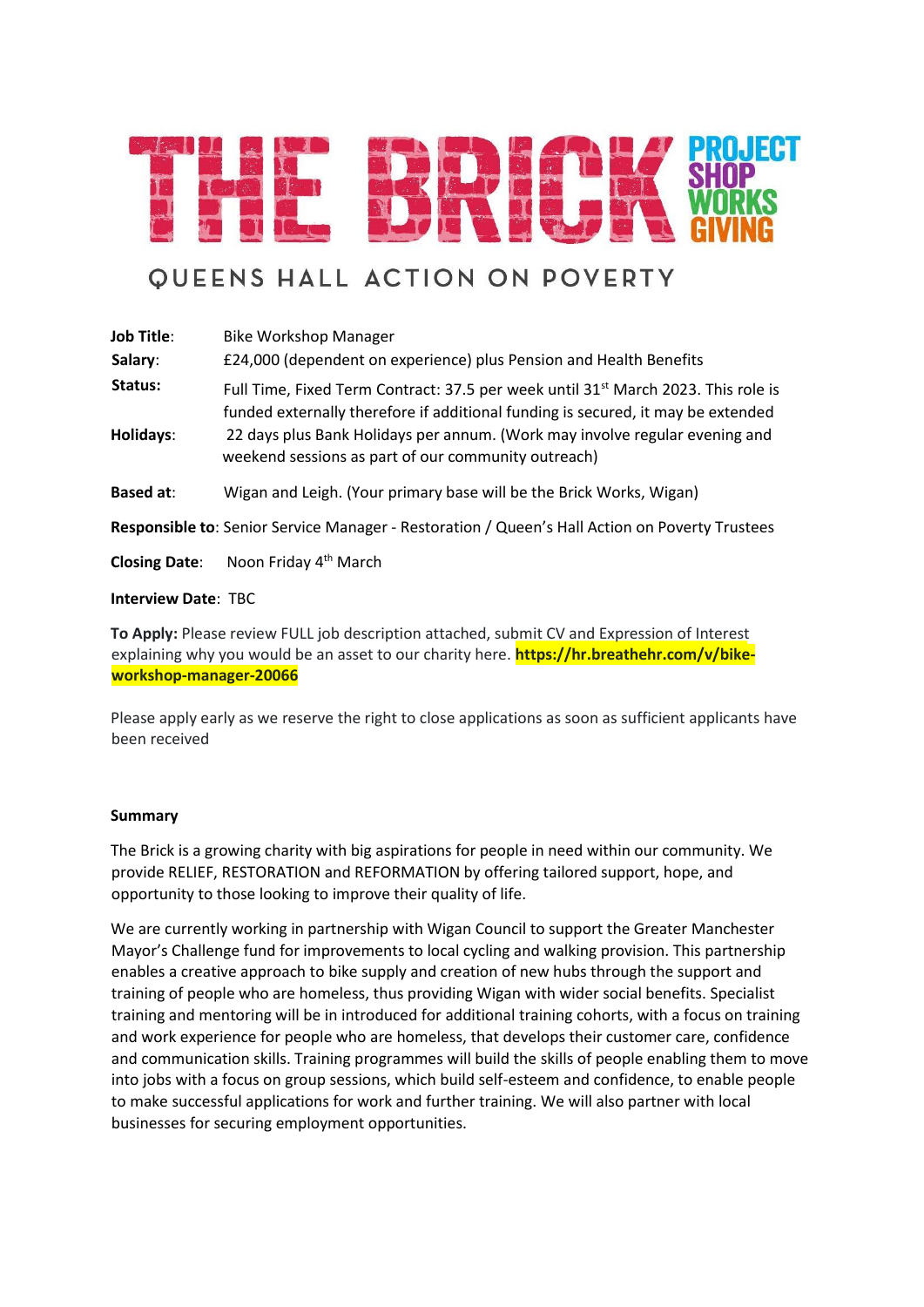A key part of this project is to improve access to affordable bikes to enable people to access work, training and local services as well as promoting healthy lifestyles. This post will manage our commitment to that programme of work and be responsible for delivering the project outcomes and MCF targets.

#### **Main responsibilities**

Your role will be to grow and promote the workshop as well as managing a small team of staff and Volunteers. You will take a hands-on role in the workshop on a day-to-day basis - being actively involved in the day-to-day repair, maintenance, and recycling of donated bikes for the general public. You will be responsible for delivering the targets and social outcomes that underpin the funding for this project.

You will help to develop long term business sustainability through increased donations, income generation and maximisation of both the workshop resources and the track record / reputation we have already secured.

You will help to develop a long-term vision for the next 5 years in the workshop – developing new business opportunities that meet local need as well as providing income streams to underpin the social output of our work. Where appropriate you will secure external support through trusts and grants to support key areas of work.

You will monitor and evaluate the workshop against key performance indicators and project targets. You will also collate data and information, such as case studies to assist with the evaluation of the social impact of the project.

#### **The person we need**

- Conscientious and hard-working individual who understands quality standards and can manage paid staff and volunteers with care in a workshop environment
- Someone who understands the ethos and values of the Brick and its work with local people
- Passionate about bicycles and qualified to at least City and Guilds Level 2 or equivalent
- Experience in managing a workshop responsible for managing income, maintaining stock, handling customer orders, overseeing health and safety
- Experience in a retail environment providing excellent customer service A great communicator – able to use IT and all related systems

## **Your contribution to the Team**

- Contribute effectively to the Brick Bike team to achieve agreed performance and quality standards
- Attend Team Meetings and ensure effective communication with staff within the organisation
- Assist in providing cover in the team for absences
- Work flexibly to meet the changing needs of the organisation undertaking any other duties that may be reasonably requested
- Encourage and support others to push themselves and deliver great work
- To report, record and deal with complaints as per Charity Policy and Procedure Health and Safety in line with Health and Safety and Lone Working Policies, take reasonable care of personal health and safety, the health and safety of people you will work with and other persons who may be affected by acts and omissions.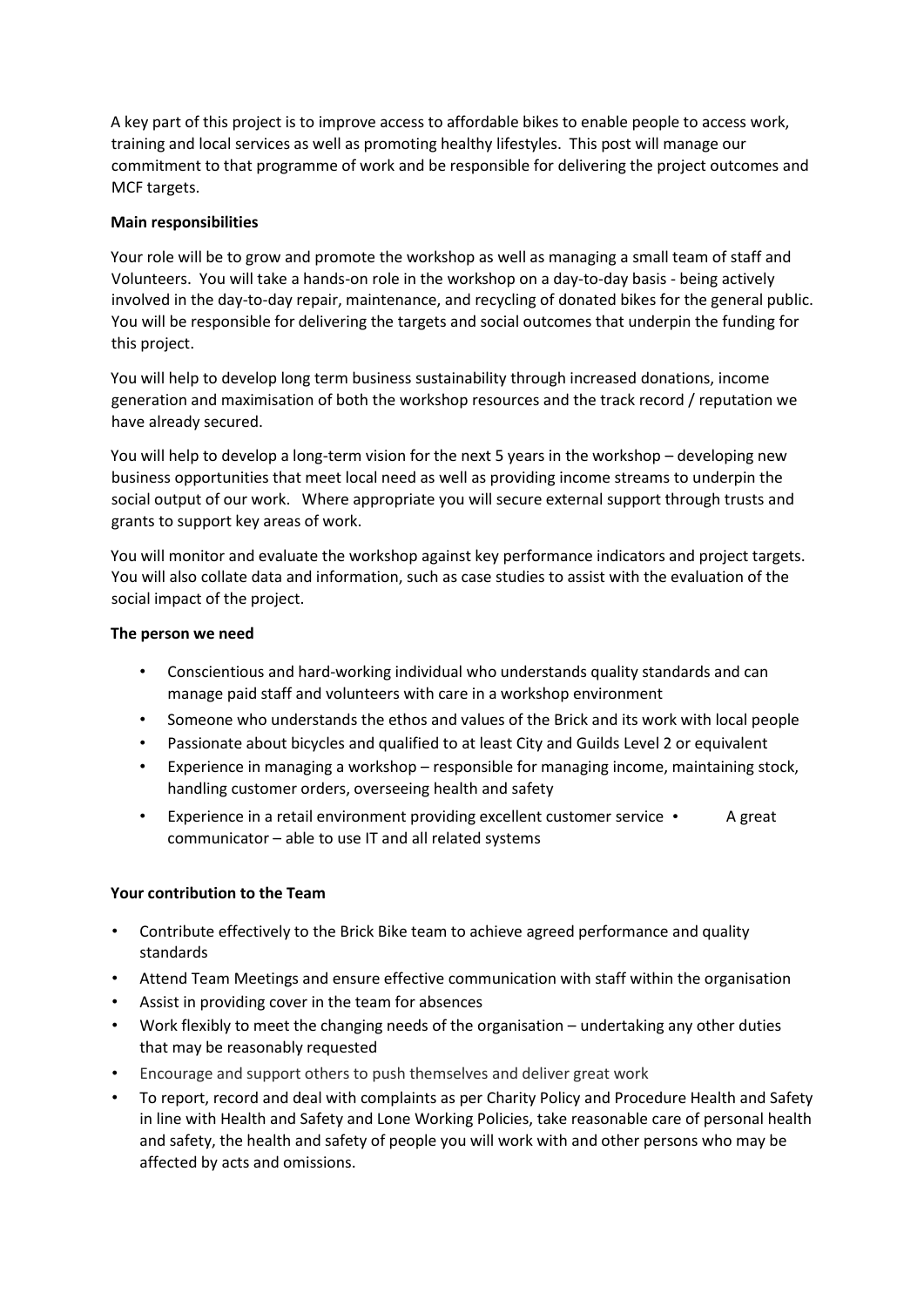- Ensuring volunteers, trainees and employees are following Health and Safety Procedures and all incidents or near misses are recorded and acted on appropriately.
- Report any incidents to relevant Manager.

# **Diversity**

Understand and implement The Brick's Equality and Diversity Policy

## **Out of Hours**

Be willing to undertake work during out of hours, including weekends and evenings assisting at events and workshops when necessary.

Be willing to undertake and assist in fundraising activities which may occur out of hours Promoting fundraising for the Charity

## **General**

The post holder will be expected to:

- Operate all financial procedures in line with Queen's Hall Action on Poverty.
- Perform any other duties consistent with the broad objectives of the post.
- Participate in individual performance review and respond to agreed objectives.
- Attend and be an active participant in team meetings, team training and other internal meetings etc.
- Attend external meetings, forums, conferences, training etc. as required by the Brick
- Be aware of professional standards expected in the service, in terms of holistic personcentred delivery, required ongoing personal and professional development.
- Maintain up-to-date knowledge of legislation, national and local policies, procedures, recommendations, and guidelines
- Take responsibility for ensuring that legal obligations regarding information which is processed for both volunteers and staff are kept accurate, confidential, secure and in line with the Data Protection Act 2018 and Confidentiality Policies.
- Not abuse their official position for personal gain, to seek advantage of further private business or other interests in the course of their official duties.
- To undertake other such duties consistent with the post, as jointly agreed between the post holder and Queen's Hall Action on Poverty
- To at all times deliver the service in line with and adhere to the Policies and Procedures
- To undertake other duties when required in order to aid in the smooth running of the Workshop
- To promote good communication within The Brick and the Charity as a whole.
- To ensure good time management

## **Good Practice**

Queen's Hall Action on Poverty are committed to the safeguarding and protection of all young people and adults, In line with our Safeguarding policies. We will carefully select, train, and support all those with any responsibility within the Charity, in accordance with our rigorous recruitment and selection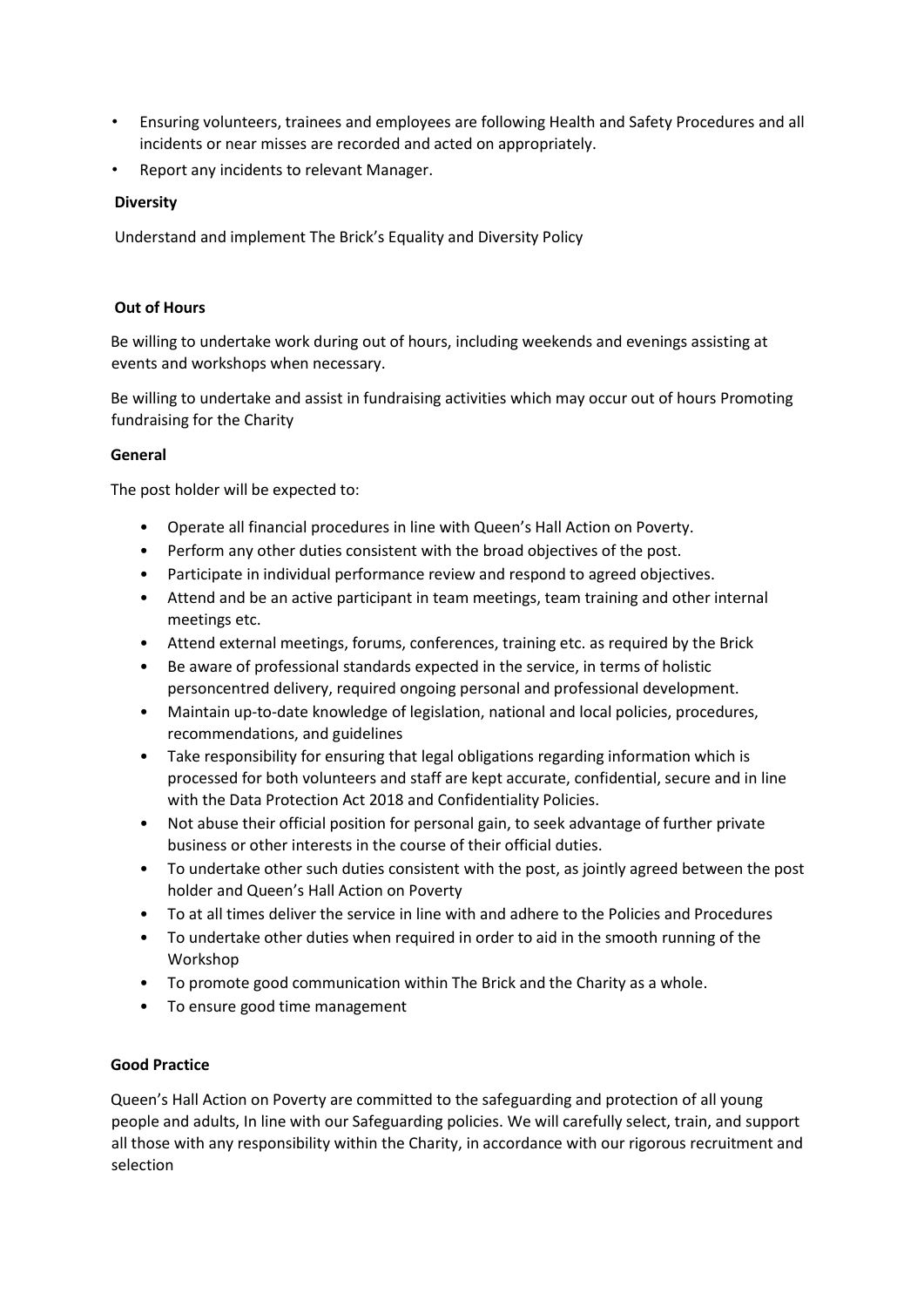|                                                                                                                                                                                                           | <b>Essential</b> | <b>Desirable</b> | How to be achieved                     |
|-----------------------------------------------------------------------------------------------------------------------------------------------------------------------------------------------------------|------------------|------------------|----------------------------------------|
| Holds a recognised Level 2 City<br>and Guilds in cycle mechanics and<br>service Qualification & have<br>demonstrable experience and<br>knowledge in the repair, servicing<br>and refurbishment of cycles. |                  |                  | Application form                       |
| Experience in supervising others<br>and delivering work to a high<br>standard and quality.                                                                                                                |                  |                  | <b>Application form</b>                |
| Experience in managing a workshop<br>environment                                                                                                                                                          |                  |                  | <b>Application Form</b>                |
| Ability to drive effective sales<br>through excellent customer service                                                                                                                                    |                  |                  | Application form &<br><b>Interview</b> |
| Supervisory or management<br>experience in delivering bicycle<br>training and community workshops                                                                                                         |                  |                  | Application form and<br>interview      |
| Knowledge of Health and<br>Safety requirements                                                                                                                                                            |                  |                  | Application form and<br>interview      |
| Passionate about Cycling and keen to<br>promote engagement in cycling for<br>health and wellbeing.                                                                                                        |                  |                  | Application form and<br>interview      |
| Ability to motivate colleagues and<br>trainees through effective<br>communication                                                                                                                         |                  |                  | Application form and<br>interview      |